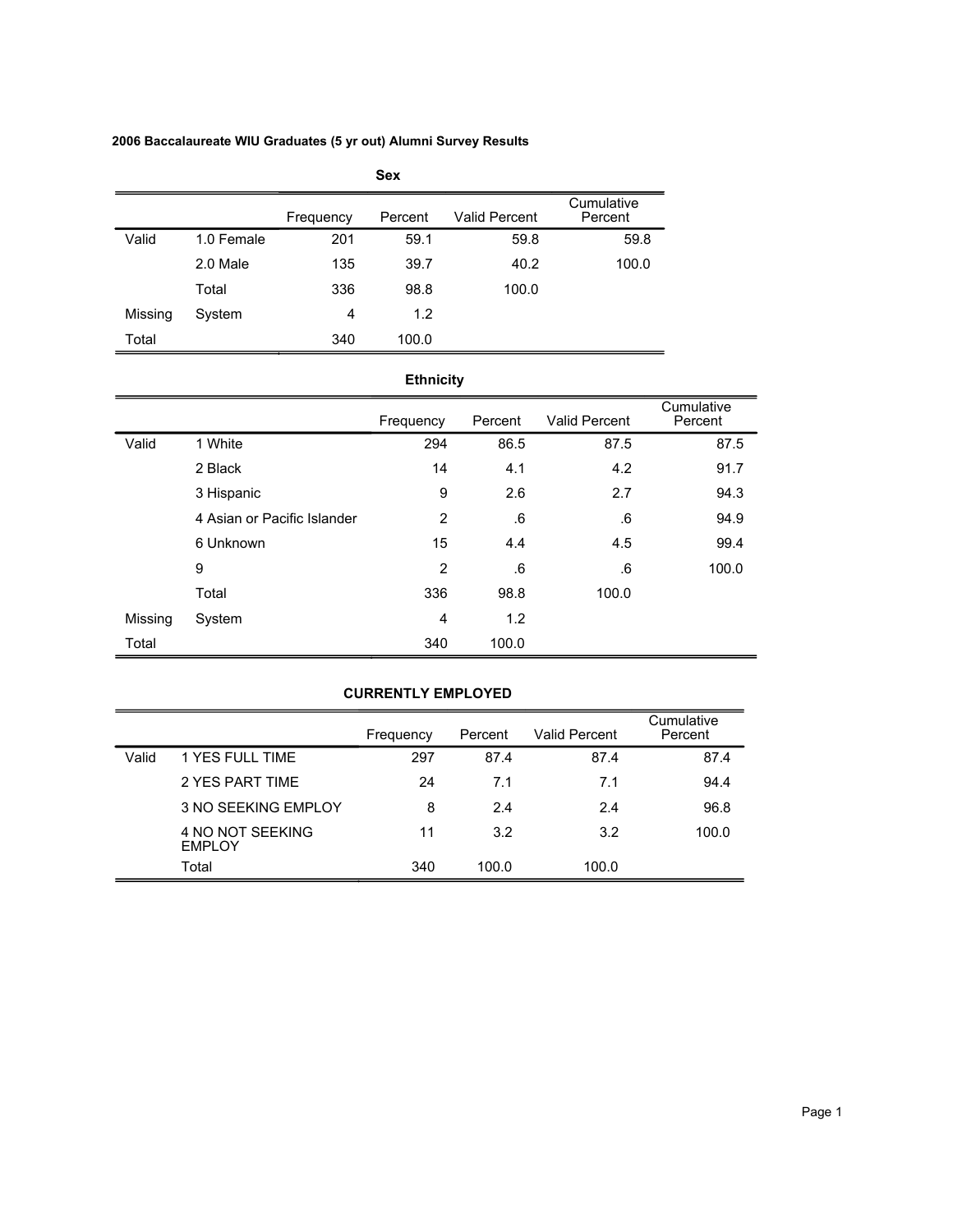|         |                                        | Frequency | Percent | Valid Percent | Cumulative<br>Percent |
|---------|----------------------------------------|-----------|---------|---------------|-----------------------|
| Valid   | 1.0 NORTHEAST<br><b>REGION</b>         | 3         | .9      | 1.0           | 1.0                   |
|         | 2.0 EASTERN REGION                     | 6         | 1.8     | 2.0           | 3.0                   |
|         | 3.0 SOUTHERN REGION                    | 13        | 3.8     | 4.3           | 7.2                   |
|         | 4.0 CENTRAL REGION<br>(EXCLUDES IL)    | 54        | 15.9    | 17.7          | 24.9                  |
|         | 5.0 WESTERN REGION                     | 14        | 4.1     | 4.6           | 29.5                  |
|         | 6.0 CHICAGO                            | 27        | 7.9     | 8.9           | 38.4                  |
|         | 7.0 CHICAGO AREA<br>(EXCLUDES CHICAGO) | 70        | 20.6    | 23.0          | 61.3                  |
|         | <b>8.0 WESTERN ILLINOIS</b>            | 53        | 15.6    | 17.4          | 78.7                  |
|         | 9.0 OTHER ILLINOIS                     | 65        | 19.1    | 21.3          | 100.0                 |
|         | Total                                  | 305       | 89.7    | 100.0         |                       |
| Missing | System                                 | 35        | 10.3    |               |                       |
| Total   |                                        | 340       | 100.0   |               |                       |

## **EMPLOYMENT ZIP AREA**

### **CLASSIFY EMPLOYER**

|         |                         | Frequency | Percent | <b>Valid Percent</b> | Cumulative<br>Percent |
|---------|-------------------------|-----------|---------|----------------------|-----------------------|
| Valid   | 1 SELF-EMPLOYED         | 16        | 4.7     | 5.0                  | 5.0                   |
|         | 2 IND/BUSINESS          | 96        | 28.2    | 30.1                 | 35.1                  |
|         | 3 PROF FIRM             | 12        | 3.5     | 3.8                  | 38.9                  |
|         | 4 COLLEGE               | 20        | 5.9     | 6.3                  | 45.1                  |
|         | 5 EL ED                 | 49        | 14.4    | 15.4                 | 60.5                  |
|         | 6 HEALTH-RELATED        | 21        | 6.2     | 6.6                  | 67.1                  |
|         | <b>7 GOVERNMENT</b>     | 64        | 18.8    | 20.1                 | 87.1                  |
|         | <b>8 ARMED SERVICES</b> | 4         | 1.2     | 1.3                  | 88.4                  |
|         | 9 NON-PROFIT            | 32        | 9.4     | 10.0                 | 98.4                  |
|         | 10 OTHER                | 5         | 1.5     | 1.6                  | 100.0                 |
|         | Total                   | 319       | 93.8    | 100.0                |                       |
| Missing | System                  | 21        | 6.2     |                      |                       |
| Total   |                         | 340       | 100.0   |                      |                       |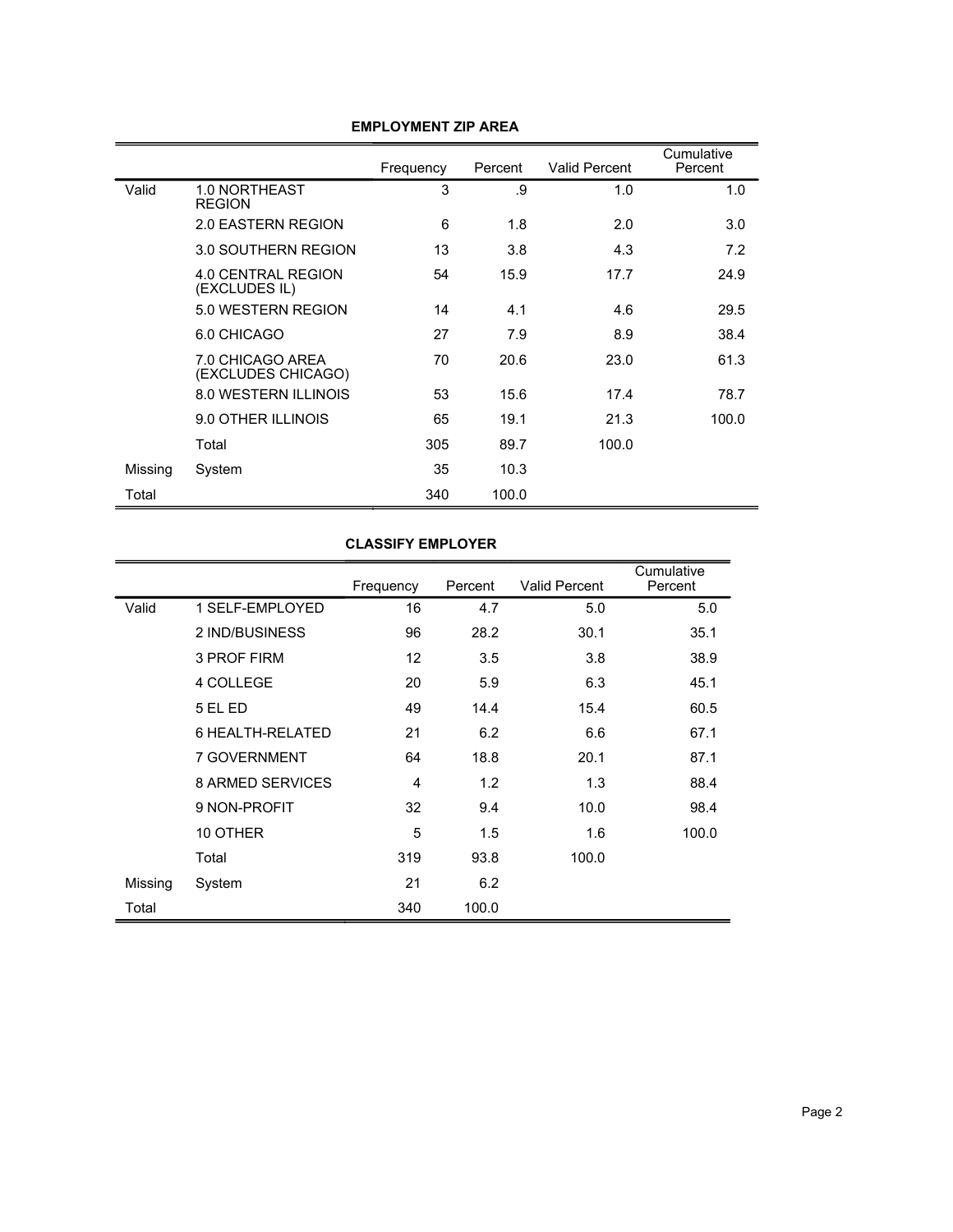|         |                                   | Frequency | Percent | <b>Valid Percent</b> | Cumulative<br>Percent |
|---------|-----------------------------------|-----------|---------|----------------------|-----------------------|
| Valid   | <b>1 VERY SATISFIED</b>           | 136       | 40.0    | 42.6                 | 42.6                  |
|         | 2 SATISFIED                       | 118       | 34.7    | 37.0                 | 79.6                  |
|         | 3 SOMEWHAT<br><b>SATISFIED</b>    | 43        | 12.6    | 13.5                 | 93.1                  |
|         | 4 SOMEWHAT<br><b>DISSATISFIED</b> | 5         | 1.5     | 1.6                  | 94.7                  |
|         | 5 DISSATISFIED                    | 7         | 2.1     | 2.2                  | 96.9                  |
|         | <b>6 VERY DISSATISFIED</b>        | 10        | 2.9     | 3.1                  | 100.0                 |
|         | Total                             | 319       | 93.8    | 100.0                |                       |
| Missing | System                            | 21        | 6.2     |                      |                       |
| Total   |                                   | 340       | 100.0   |                      |                       |

### **SATISFIED W-JOB**

### **JOB--RELATED DEGREE**

|         |                   | Frequency | Percent | <b>Valid Percent</b> | Cumulative<br>Percent |
|---------|-------------------|-----------|---------|----------------------|-----------------------|
| Valid   | 1 CLOSELY RELATED | 162       | 47.6    | 50.9                 | 50.9                  |
|         | 2 RELATED         | 72        | 21.2    | 22.6                 | 73.6                  |
|         | 3 UNRELATED       | 84        | 24.7    | 26.4                 | 100.0                 |
|         | Total             | 318       | 93.5    | 100.0                |                       |
| Missing | System            | 22        | 6.5     |                      |                       |
| Total   |                   | 340       | 100.0   |                      |                       |

| <b>CHOICE</b> |        |           |         |               |                       |  |  |  |
|---------------|--------|-----------|---------|---------------|-----------------------|--|--|--|
|               |        | Frequency | Percent | Valid Percent | Cumulative<br>Percent |  |  |  |
| Valid         | 1 YES  | 54        | 15.9    | 66.7          | 66.7                  |  |  |  |
|               | 2 NO   | 27        | 7.9     | 33.3          | 100.0                 |  |  |  |
|               | Total  | 81        | 23.8    | 100.0         |                       |  |  |  |
| Missing       | System | 259       | 76.2    |               |                       |  |  |  |
| Total         |        | 340       | 100.0   |               |                       |  |  |  |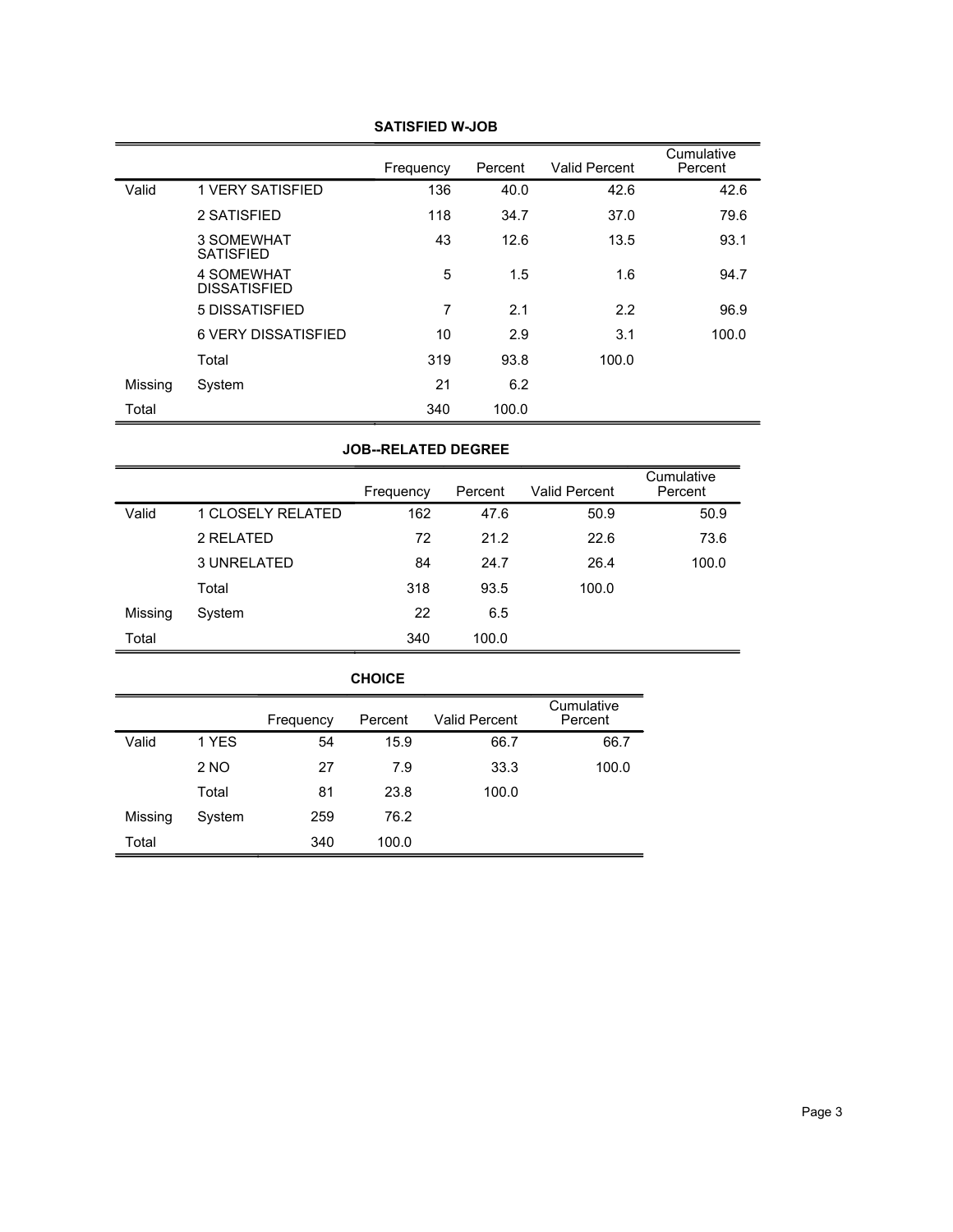## **DIFFERENT EMPLOYERS**

|         |                 | Frequency | Percent | <b>Valid Percent</b> | Cumulative<br>Percent |
|---------|-----------------|-----------|---------|----------------------|-----------------------|
| Valid   | 1 ONE           | 98        | 28.8    | 30.8                 | 30.8                  |
|         | 2 TWO           | 117       | 34.4    | 36.8                 | 67.6                  |
|         | 3 THREE TO SIX  | 95        | 27.9    | 29.9                 | 97.5                  |
|         | 4 MORE THAN SIX | 8         | 2.4     | 2.5                  | 100.0                 |
|         | Total           | 318       | 93.5    | 100.0                |                       |
| Missing | System          | 22        | 6.5     |                      |                       |
| Total   |                 | 340       | 100.0   |                      |                       |

## **OCCUPATION**

|       |                                                           | Frequency      | Percent | <b>Valid Percent</b> | Cumulative<br>Percent |
|-------|-----------------------------------------------------------|----------------|---------|----------------------|-----------------------|
| Valid | 1 MANAGEMENT                                              | 28             | 8.2     | 9.4                  | 9.4                   |
|       | 2 BUSINESS<br><b>OPERATIONS</b>                           | 18             | 5.3     | 6.0                  | 15.4                  |
|       | <b>3 FINANCIAL</b><br><b>SPECIALISTS</b>                  | 15             | 4.4     | 5.0                  | 20.4                  |
|       | <b>4 COMPUTER</b><br><b>SPECIALISTS</b>                   | 13             | 3.8     | 4.3                  | 24.7                  |
|       | <b>5 MATHEMATICAL</b><br><b>SCIENTISTS &amp; TECH</b>     | 1              | .3      | .3                   | 25.1                  |
|       | 7 ENGINEERS &<br><b>RELATED TECHNICIANS</b>               | 4              | 1.2     | 1.3                  | 26.4                  |
|       | <b>8 LIFE AND PHYSICAL</b><br><b>SCIENTISTS</b>           | 6              | 1.8     | 2.0                  | 28.4                  |
|       | 9 SOCIAL SCIENTISTS                                       | 3              | .9      | 1.0                  | 29.4                  |
|       | 10 HEALTH--DOCTORS                                        | 3              | .9      | 1.0                  | 30.4                  |
|       | 11 HEALTH-<br><b>REGISTERED NURSES</b>                    | 3              | .9      | 1.0                  | 31.4                  |
|       | 12 HEALTH-<br><b>THERAPISTS</b>                           | 4              | 1.2     | 1.3                  | 32.8                  |
|       | 13 HEALTH--OTHER<br><b>HEALTH</b><br><b>PRACTITIONERS</b> | 12             | 3.5     | 4.0                  | 36.8                  |
|       | <b>14 COMMUNITY &amp;</b><br>SOCIAL SERVICE               | 29             | 8.5     | 9.7                  | 46.5                  |
|       | <b>15 LEGAL--</b><br>ATTORNEYS--JUDGES                    | $\overline{2}$ | .6      | .7                   | 47.2                  |
|       | <b>16 LEGAL--SUPPORT</b><br><b>WORKERS</b>                | 5              | 1.5     | 1.7                  | 48.8                  |
|       | 17 EDUCATION--EARLY<br><b>CHILDHOOD TEACHERS</b>          | 6              | 1.8     | 2.0                  | 50.8                  |
|       | 18 EDUCATION--<br><b>ELEMENTARY</b>                       | 18             | 5.3     | 6.0                  | 56.9                  |
|       | <b>19 EDUCATION--MIDDLE</b><br><b>SCHOOL</b>              | 10             | 2.9     | 3.3                  | 60.2                  |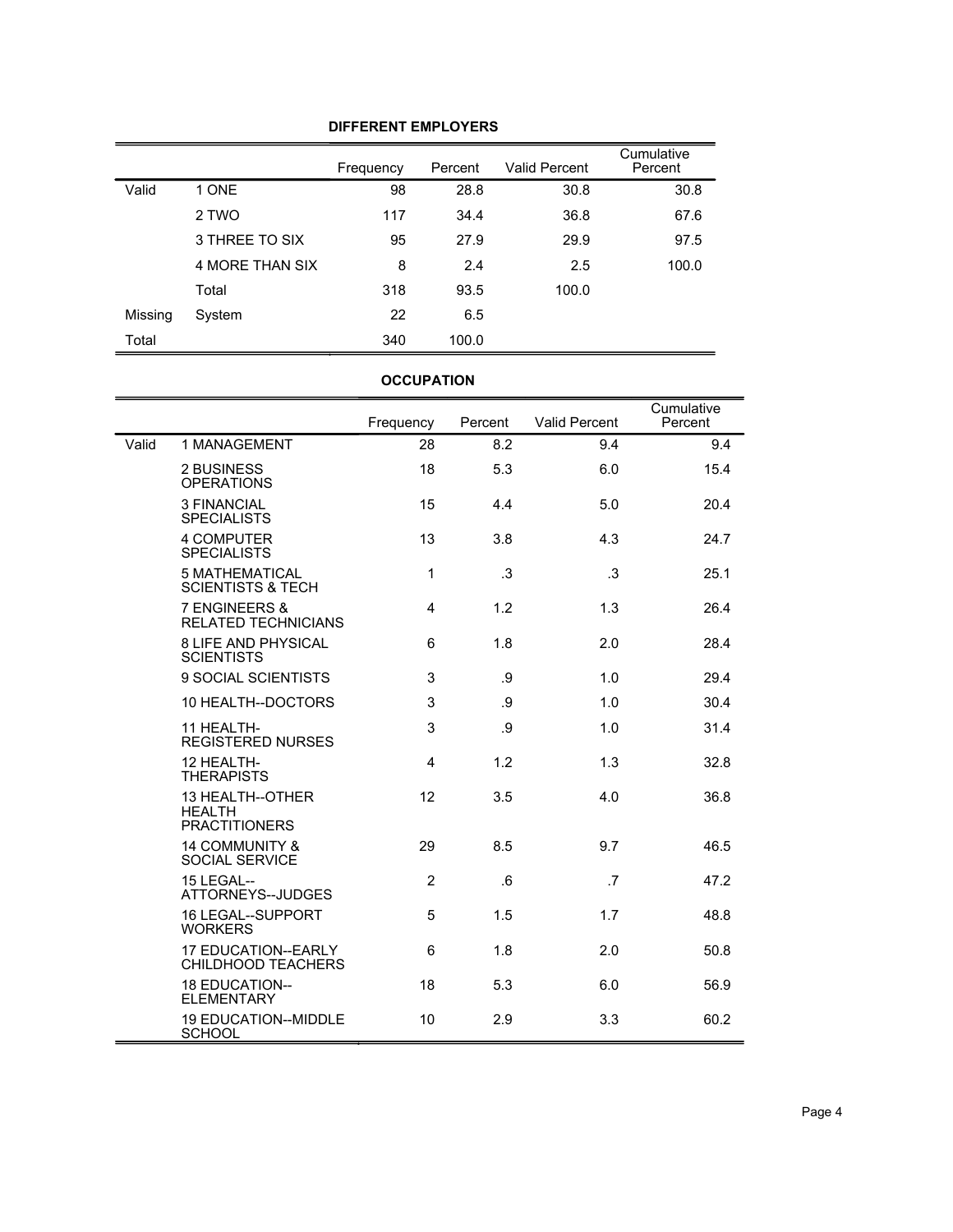|         |                                                               | Frequency      | Percent | <b>Valid Percent</b> | Cumulative<br>Percent |
|---------|---------------------------------------------------------------|----------------|---------|----------------------|-----------------------|
| Valid   | 20 EDUCATION--<br>SECONDARY SCHOOL<br><b>TEACHERS</b>         | $\overline{7}$ | 2.1     | 2.3                  | 62.5                  |
|         | 21 EDUCATION--<br>SPECIAL EDUCATION<br><b>TEACHERS</b>        | 4              | 1.2     | 1.3                  | 63.9                  |
|         | <b>22 EDUCATION--OTHER</b>                                    | 14             | 4.1     | 4.7                  | 68.6                  |
|         | 23 LIBRARY<br><b>OCCUPATIONS</b>                              | $\overline{2}$ | .6      | $\cdot$ 7            | 69.2                  |
|         | <b>25 ENTERTAINERS &amp;</b><br><b>PERFORMERS</b>             | $\overline{2}$ | .6      | .7                   | 69.9                  |
|         | 26 MEDIA & COMM<br><b>WORKERS</b>                             | 1              | .3      | .3                   | 70.2                  |
|         | 27 SALES                                                      | 24             | 7.1     | 8.0                  | 78.3                  |
|         | 28 OFFICE &<br><b>ADMINISTRATION</b>                          | 11             | 3.2     | 3.7                  | 81.9                  |
|         | 29 PROTECTIVE<br><b>SERVICES</b>                              | 35             | 10.3    | 11.7                 | 93.6                  |
|         | 30 FOOD PREP &<br><b>SERVING</b>                              | 3              | .9      | 1.0                  | 94.6                  |
|         | 31 BUILDING &<br><b>GROUNDS</b>                               | $\overline{2}$ | 6.6     | .7                   | 95.3                  |
|         | 32 PERSONAL CARE &<br><b>SERVICES</b>                         | $\overline{2}$ | .6      | $.7\phantom{0}$      | 96.0                  |
|         | 33 FARMING, FISHING &<br><b>FORESTRY</b>                      | 5              | 1.5     | 1.7                  | 97.7                  |
|         | 35 INSTALLATION,<br><b>MAINTENANCE &amp;</b><br><b>REPAIR</b> | 1              | .3      | .3                   | 98.0                  |
|         | 37 TRANSPORTATION &<br><b>MATERIAL MOVING</b>                 | $\overline{2}$ | .6      | $\cdot$ 7            | 98.7                  |
|         | 38 MILITARY                                                   | 4              | 1.2     | 1.3                  | 100.0                 |
|         | Total                                                         | 299            | 87.9    | 100.0                |                       |
| Missing | System                                                        | 41             | 12.1    |                      |                       |
| Total   |                                                               | 340            | 100.0   |                      |                       |

## **OCCUPATION**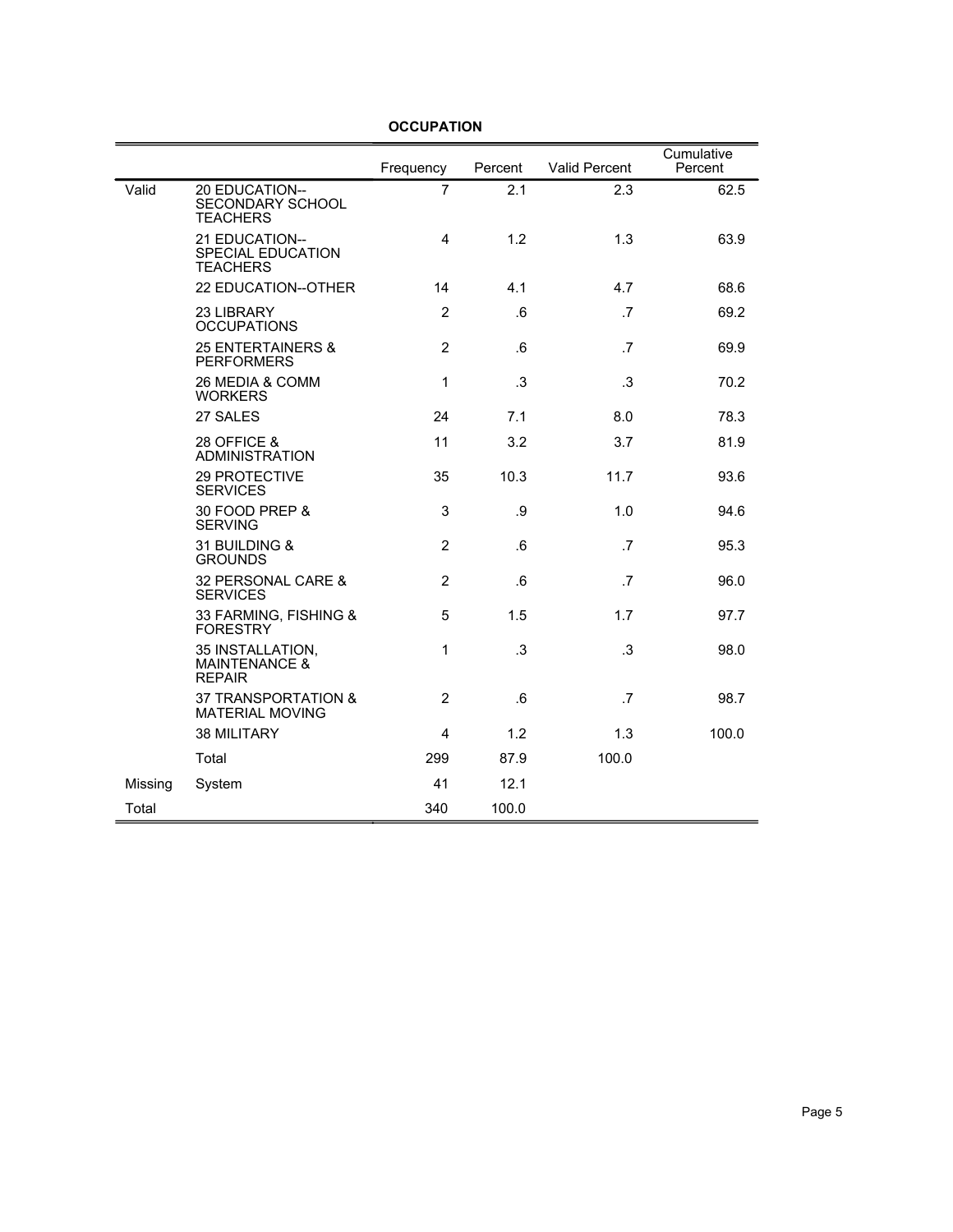|         |                       | Frequency | Percent | <b>Valid Percent</b> | Cumulative<br>Percent |
|---------|-----------------------|-----------|---------|----------------------|-----------------------|
| Valid   | 1.0 \$10,000 AND LESS | 4         | 1.2     | 1.4                  | 1.4                   |
|         | 2.0 \$10,001-\$20,000 | 19        | 5.6     | 6.6                  | 8.0                   |
|         | 3.0 \$20,001-\$30,000 | 45        | 13.2    | 15.6                 | 23.5                  |
|         | 4.0 \$30,001-\$40,000 | 88        | 25.9    | 30.4                 | 54.0                  |
|         | 5.0 \$40,001-\$50,000 | 49        | 14.4    | 17.0                 | 70.9                  |
|         | 6.0 \$50,001-\$60,000 | 25        | 7.4     | 8.7                  | 79.6                  |
|         | 7.0 \$60,001-\$70,000 | 26        | 7.6     | 9.0                  | 88.6                  |
|         | 8.0 \$70,001-\$80,000 | 18        | 5.3     | 6.2                  | 94.8                  |
|         | 9.0 \$80,001 OR MORE  | 15        | 4.4     | 5.2                  | 100.0                 |
|         | Total                 | 289       | 85.0    | 100.0                |                       |
| Missing | System                | 51        | 15.0    |                      |                       |
| Total   |                       | 340       | 100.0   |                      |                       |

#### **INCOME RANGE**

#### **EARNED ADDTL DEGREES**

|       |       | Frequency | Percent | <b>Valid Percent</b> | Cumulative<br>Percent |
|-------|-------|-----------|---------|----------------------|-----------------------|
| Valid | 1 YFS | 99        | 29.1    | 29.1                 | 29.1                  |
|       | 2 NO  | 241       | 70.9    | 70.9                 | 100.0                 |
|       | Total | 340       | 100.0   | 100.0                |                       |

| <b>DEGREE EARNED</b> |                           |           |         |                      |                       |  |  |  |
|----------------------|---------------------------|-----------|---------|----------------------|-----------------------|--|--|--|
|                      |                           | Frequency | Percent | <b>Valid Percent</b> | Cumulative<br>Percent |  |  |  |
| Valid                | 1 ASSOCIATE               | 1         | .3      | 1.0                  | 1.0                   |  |  |  |
|                      | 2 2ND BACHELOR            | 6         | 1.8     | 6.1                  | 7.1                   |  |  |  |
|                      | <b>3 ACADEMIC MASTERS</b> | 57        | 16.8    | 57.6                 | 64.6                  |  |  |  |
|                      | 4 PROF MASTER             | 23        | 6.8     | 23.2                 | 87.9                  |  |  |  |
|                      | 6 HEALTH PROF             | 2         | .6      | 2.0                  | 89.9                  |  |  |  |
|                      | 8 LAW                     | 3         | .9      | 3.0                  | 92.9                  |  |  |  |
|                      | 9 DOCTORATE               | 3         | .9      | 3.0                  | 96.0                  |  |  |  |
|                      | 10 OTHER                  | 4         | 1.2     | 4.0                  | 100.0                 |  |  |  |
|                      | Total                     | 99        | 29.1    | 100.0                |                       |  |  |  |
| Missing              | System                    | 241       | 70.9    |                      |                       |  |  |  |
| Total                |                           | 340       | 100.0   |                      |                       |  |  |  |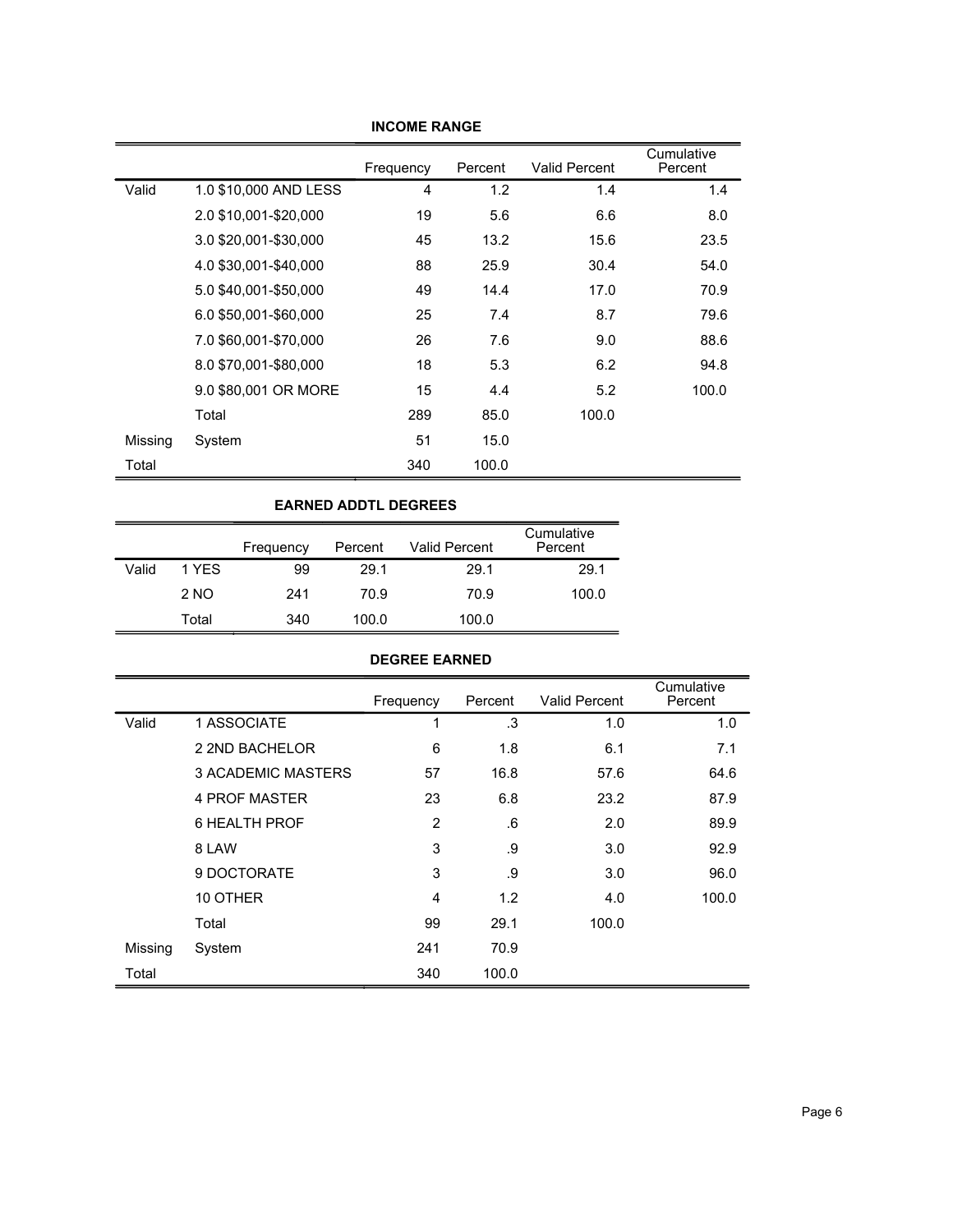|       |                  | Frequency | Percent | <b>Valid Percent</b> | Cumulative<br>Percent |
|-------|------------------|-----------|---------|----------------------|-----------------------|
| Valid | 1 YES, FULL TIME | 22        | 6.5     | 6.5                  | 6.5                   |
|       | 2 YES, PART TIME | 32        | 9.4     | 9.4                  | 15.9                  |
|       | 3 NO             | 286       | 84.1    | 84.1                 | 100.0                 |
|       | Total            | 340       | 100.0   | 100.0                |                       |

### **CURRENTLY PURSUING DEGREE**

#### **DEGREE PURSUING**

|         |                           | Frequency | Percent | <b>Valid Percent</b> | Cumulative<br>Percent |
|---------|---------------------------|-----------|---------|----------------------|-----------------------|
| Valid   | 1 ASSOCIATE               | 1         | .3      | 1.9                  | 1.9                   |
|         | 2 2ND BACHELOR            | 5         | 1.5     | 9.3                  | 11.1                  |
|         | <b>3 ACADEMIC MASTERS</b> | 18        | 5.3     | 33.3                 | 44.4                  |
|         | <b>4 PROF MASTER</b>      | 16        | 4.7     | 29.6                 | 74.1                  |
|         | 5 MEDICINE                | 1         | .3      | 1.9                  | 75.9                  |
|         | 8 LAW                     | 1         | .3      | 1.9                  | 77.8                  |
|         | 9 DOCTORATE               | 4         | 1.2     | 7.4                  | 85.2                  |
|         | 10 OTHER                  | 8         | 2.4     | 14.8                 | 100.0                 |
|         | Total                     | 54        | 15.9    | 100.0                |                       |
| Missing | System                    | 286       | 84.1    |                      |                       |
| Total   |                           | 340       | 100.0   |                      |                       |

## **ATTITUDE TOWARD UNIVERSITY**

|         |                               | Frequency | Percent | <b>Valid Percent</b> | Cumulative<br>Percent |
|---------|-------------------------------|-----------|---------|----------------------|-----------------------|
| Valid   | <b>1 STRONGLY POSITIVE</b>    | 124       | 36.5    | 36.6                 | 36.6                  |
|         | 2 POSITIVE                    | 162       | 47.6    | 47.8                 | 84.4                  |
|         | 3 SOMEWHAT POSITIVE           | 39        | 11.5    | 11.5                 | 95.9                  |
|         | 4 SOMEWHAT<br><b>NEGATIVE</b> | 10        | 2.9     | 2.9                  | 98.8                  |
|         | 5 NEGATIVE                    | 3         | .9      | .9                   | 99.7                  |
|         | <b>6 STRONGLY NEGATIVE</b>    | 1         | .3      | .3                   | 100.0                 |
|         | Total                         | 339       | 99.7    | 100.0                |                       |
| Missing | System                        | 1         | .3      |                      |                       |
| Total   |                               | 340       | 100.0   |                      |                       |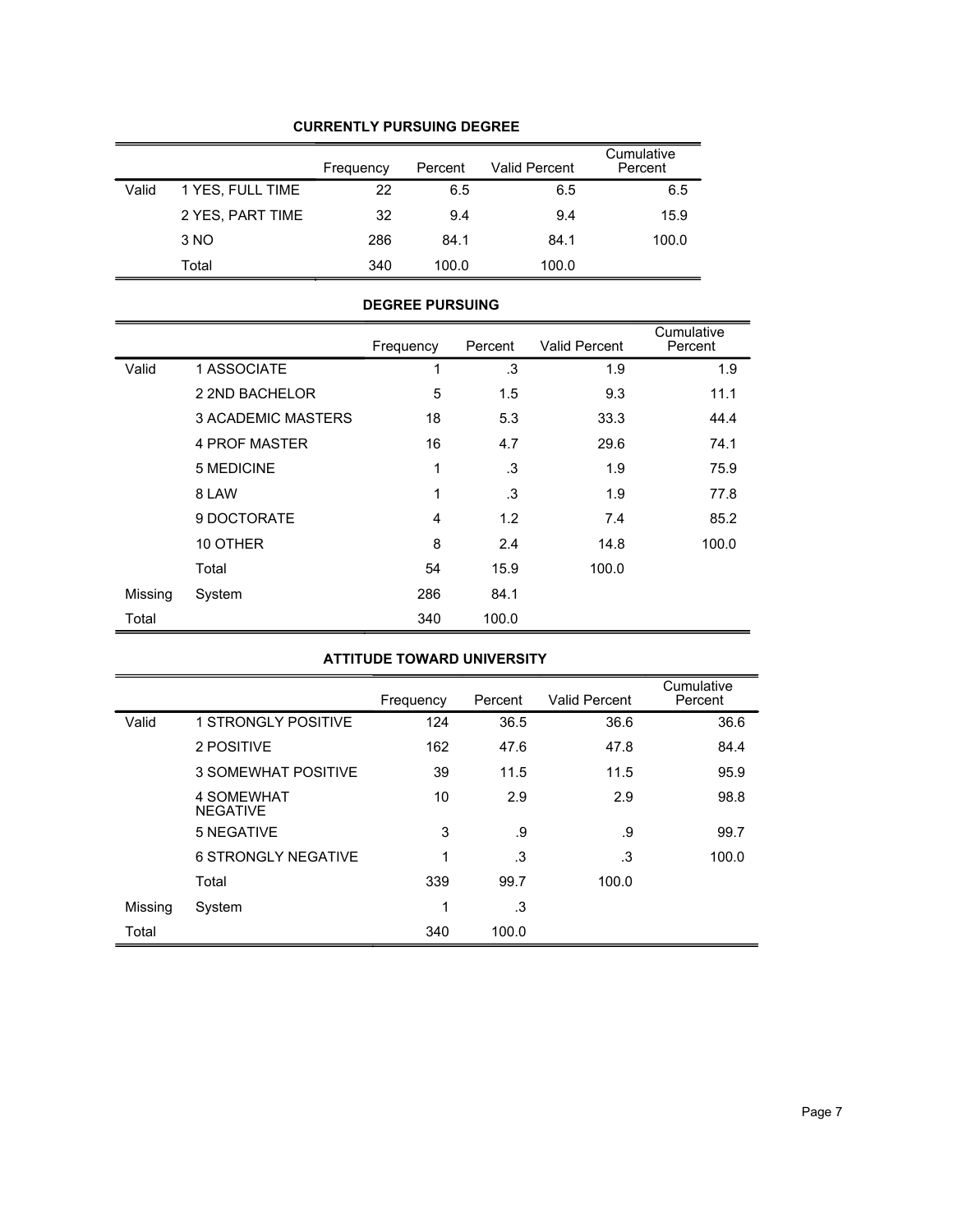|         |                               | Frequency | Percent | <b>Valid Percent</b> | Cumulative<br>Percent |
|---------|-------------------------------|-----------|---------|----------------------|-----------------------|
| Valid   | <b>1 STRONGLY POSITIVE</b>    | 122       | 35.9    | 36.0                 | 36.0                  |
|         | 2 POSITIVE                    | 122       | 35.9    | 36.0                 | 72.0                  |
|         | 3 SOMEWHAT POSITIVE           | 59        | 17.4    | 17.4                 | 89.4                  |
|         | 4 SOMEWHAT<br><b>NEGATIVE</b> | 25        | 7.4     | 7.4                  | 96.8                  |
|         | 5 NEGATIVE                    | 6         | 1.8     | 1.8                  | 98.5                  |
|         | 6 STRONGLY NEGATIVE           | 5         | 1.5     | 1.5                  | 100.0                 |
|         | Total                         | 339       | 99.7    | 100.0                |                       |
| Missing | System                        | 1         | .3      |                      |                       |
| Total   |                               | 340       | 100.0   |                      |                       |

#### **ATTITUDE TOWARD WIU DEGREE MAJOR**

#### **DEGREE PREPARED FOR CAREER PATH**

|         |                | Frequency | Percent | Valid Percent | Cumulative<br>Percent |
|---------|----------------|-----------|---------|---------------|-----------------------|
| Valid   | 1 VERY WELL    | 69        | 20.3    | 20.4          | 20.4                  |
|         | 2 WELL         | 106       | 31.2    | 31.3          | 51.6                  |
|         | 3 ADEQUATELY   | 109       | 32.1    | 32.2          | 83.8                  |
|         | 4 INADEQUATELY | 33        | 9.7     | 9.7           | 93.5                  |
|         | 5 POORLY       | 10        | 2.9     | 2.9           | 96.5                  |
|         | 6 VERY POORLY  | 12        | 3.5     | 3.5           | 100.0                 |
|         | Total          | 339       | 99.7    | 100.0         |                       |
| Missing | System         | 1         | .3      |               |                       |
| Total   |                | 340       | 100.0   |               |                       |

## **DEVELOP CRITICAL THINKING**

|         |                                | Frequency | Percent | <b>Valid Percent</b> | Cumulative<br>Percent |
|---------|--------------------------------|-----------|---------|----------------------|-----------------------|
| Valid   | <b>1 EXTREMELY HELPFUL</b>     | 66        | 19.4    | 19.7                 | 19.7                  |
|         | 2 VERY HEI PEUL                | 135       | 39.7    | 40.3                 | 60.0                  |
|         | 3 MODERATELY<br><b>HELPFUL</b> | 114       | 33.5    | 34.0                 | 94.0                  |
|         | 4 SLIGHTI Y HEI PEUL           | 16        | 4.7     | 4.8                  | 98.8                  |
|         | <b>5 NOT HELPFUL</b>           | 4         | 1.2     | 1.2                  | 100.0                 |
|         | Total                          | 335       | 98.5    | 100.0                |                       |
| Missing | System                         | 5         | 1.5     |                      |                       |
| Total   |                                | 340       | 100.0   |                      |                       |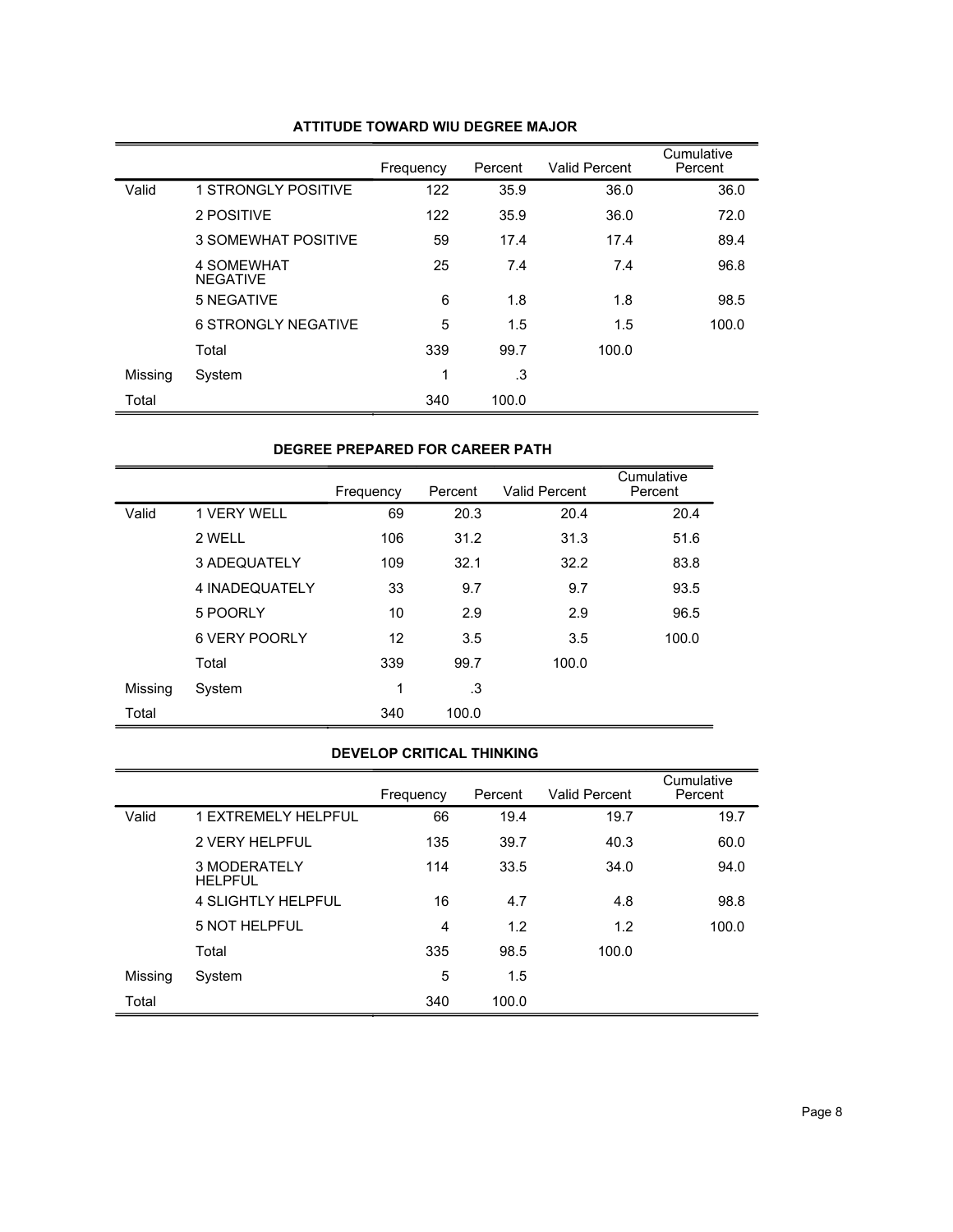|         |                                | Frequency | Percent | <b>Valid Percent</b> | Cumulative<br>Percent |
|---------|--------------------------------|-----------|---------|----------------------|-----------------------|
| Valid   | <b>1 EXTREMELY HELPFUL</b>     | 50        | 14.7    | 15.0                 | 15.0                  |
|         | <b>2 VERY HELPFUL</b>          | 113       | 33.2    | 33.8                 | 48.8                  |
|         | 3 MODERATELY<br><b>HELPFUL</b> | 120       | 35.3    | 35.9                 | 84.7                  |
|         | 4 SLIGHTLY HELPFUL             | 32        | 9.4     | 9.6                  | 94.3                  |
|         | <b>5 NOT HELPFUL</b>           | 19        | 5.6     | 5.7                  | 100.0                 |
|         | Total                          | 334       | 98.2    | 100.0                |                       |
| Missing | System                         | 6         | 1.8     |                      |                       |
| Total   |                                | 340       | 100.0   |                      |                       |

## **DEVELOP SENSE OF ETHICS**

#### **GREATER UNDERSTANDING OF PEOPLE**

|         |                                | Frequency | Percent | <b>Valid Percent</b> | Cumulative<br>Percent |
|---------|--------------------------------|-----------|---------|----------------------|-----------------------|
| Valid   | <b>1 EXTREMELY HELPFUL</b>     | 97        | 28.5    | 28.9                 | 28.9                  |
|         | <b>2 VERY HELPFUL</b>          | 125       | 36.8    | 37.2                 | 66.1                  |
|         | 3 MODERATELY<br><b>HELPFUL</b> | 84        | 24.7    | 25.0                 | 91.1                  |
|         | 4 SLIGHTLY HELPFUL             | 23        | 6.8     | 6.8                  | 97.9                  |
|         | 5 NOT HELPFUL                  | 7         | 2.1     | 2.1                  | 100.0                 |
|         | Total                          | 336       | 98.8    | 100.0                |                       |
| Missing | System                         | 4         | 1.2     |                      |                       |
| Total   |                                | 340       | 100.0   |                      |                       |

#### **MORE ACTIVE CITIZEN**

|         |                                | Frequency      | Percent | Valid Percent | Cumulative<br>Percent |
|---------|--------------------------------|----------------|---------|---------------|-----------------------|
| Valid   | <b>1 EXTREMELY HELPFUL</b>     | 56             | 16.5    | 16.7          | 16.7                  |
|         | <b>2 VERY HELPFUL</b>          | 95             | 27.9    | 28.3          | 44.9                  |
|         | 3 MODERATELY<br><b>HELPFUL</b> | 109            | 32.1    | 32.4          | 77.4                  |
|         | 4 SI IGHTI Y HFI PFUL          | 38             | 11.2    | 11.3          | 88.7                  |
|         | <b>5 NOT HELPFUL</b>           | 38             | 11.2    | 11.3          | 100.0                 |
|         | Total                          | 336            | 98.8    | 100.0         |                       |
| Missing | System                         | $\overline{4}$ | 1.2     |               |                       |
| Total   |                                | 340            | 100.0   |               |                       |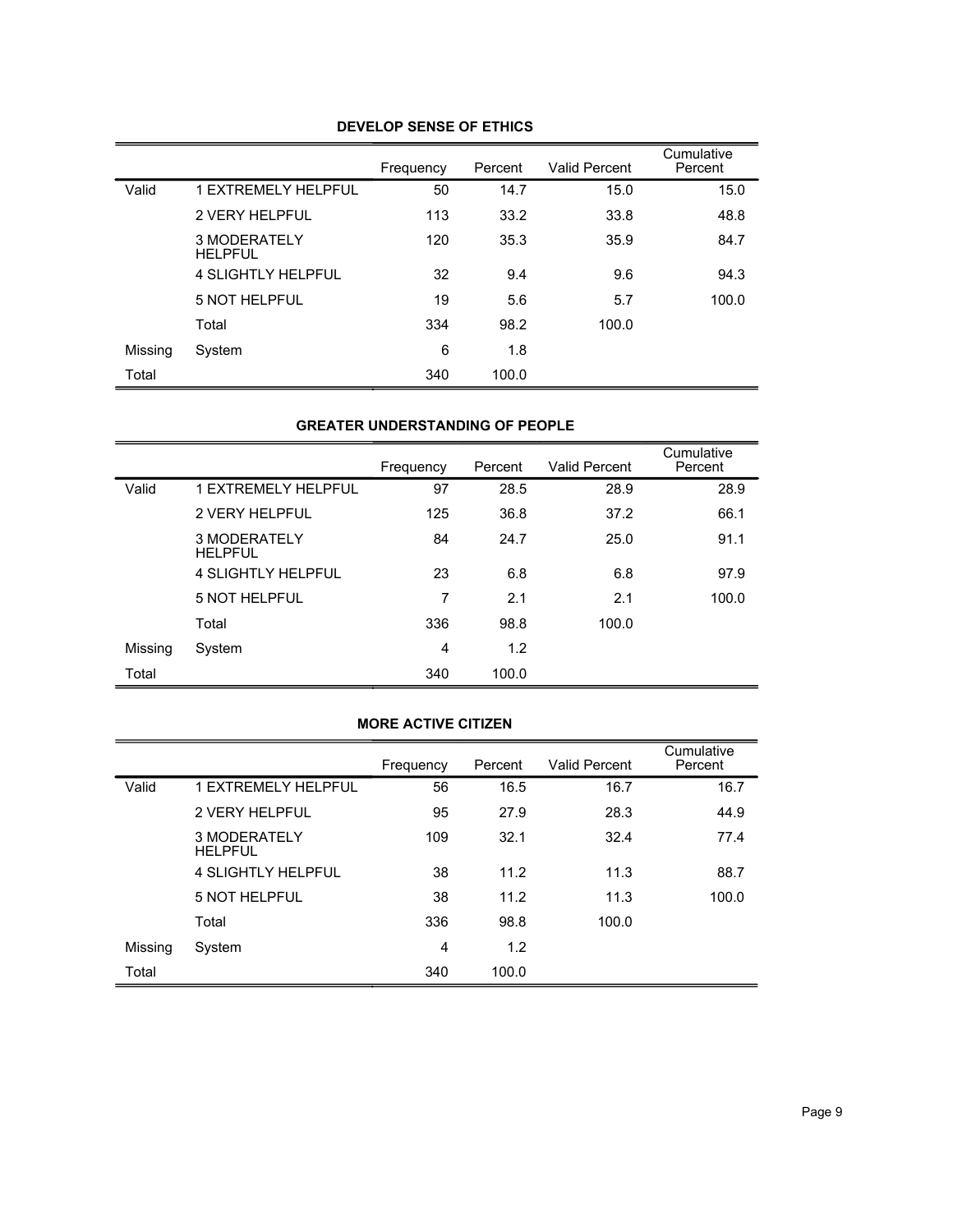|         |                                | Frequency | Percent | <b>Valid Percent</b> | Cumulative<br>Percent |
|---------|--------------------------------|-----------|---------|----------------------|-----------------------|
| Valid   | <b>1 EXTREMELY HELPFUL</b>     | 65        | 19.1    | 19.3                 | 19.3                  |
|         | <b>2 VERY HELPFUL</b>          | 128       | 37.6    | 38.1                 | 57.4                  |
|         | 3 MODERATELY<br><b>HELPFUL</b> | 94        | 27.6    | 28.0                 | 85.4                  |
|         | 4 SLIGHTLY HELPFUL             | 33        | 9.7     | 9.8                  | 95.2                  |
|         | <b>5 NOT HELPFUL</b>           | 16        | 4.7     | 4.8                  | 100.0                 |
|         | Total                          | 336       | 98.8    | 100.0                |                       |
| Missing | System                         | 4         | 1.2     |                      |                       |
| Total   |                                | 340       | 100.0   |                      |                       |

### **IMPROVING QUALITY OF LIFE**

#### **LEVEL OF EFFORT**

|         |                                   | Frequency | Percent | <b>Valid Percent</b> | Cumulative<br>Percent |
|---------|-----------------------------------|-----------|---------|----------------------|-----------------------|
| Valid   | 1 VERY SATISFIED                  | 163       | 47.9    | 48.9                 | 48.9                  |
|         | 2 SOMEWHAT<br><b>SATISFIED</b>    | 147       | 43.2    | 44.1                 | 93.1                  |
|         | 3 SOMEWHAT<br><b>DISSATISFIED</b> | 18        | 5.3     | 5.4                  | 98.5                  |
|         | <b>4 VERY DISSATISFIED</b>        | 5         | 1.5     | 1.5                  | 100.0                 |
|         | Total                             | 333       | 97.9    | 100.0                |                       |
| Missing | System                            | 7         | 2.1     |                      |                       |
| Total   |                                   | 340       | 100.0   |                      |                       |

#### **SCHEDULING-COURSE AVAILABILITY**

|         |                                   | Frequency | Percent | <b>Valid Percent</b> | Cumulative<br>Percent |
|---------|-----------------------------------|-----------|---------|----------------------|-----------------------|
| Valid   | 1 VERY SATISFIED                  | 160       | 47.1    | 47.9                 | 47.9                  |
|         | 2 SOMEWHAT<br><b>SATISFIED</b>    | 151       | 44.4    | 45.2                 | 93.1                  |
|         | 3 SOMEWHAT<br><b>DISSATISFIED</b> | 19        | 5.6     | 5.7                  | 98.8                  |
|         | <b>4 VERY DISSATISFIED</b>        | 4         | 1.2     | 1.2                  | 100.0                 |
|         | Total                             | 334       | 98.2    | 100.0                |                       |
| Missing | System                            | 6         | 1.8     |                      |                       |
| Total   |                                   | 340       | 100.0   |                      |                       |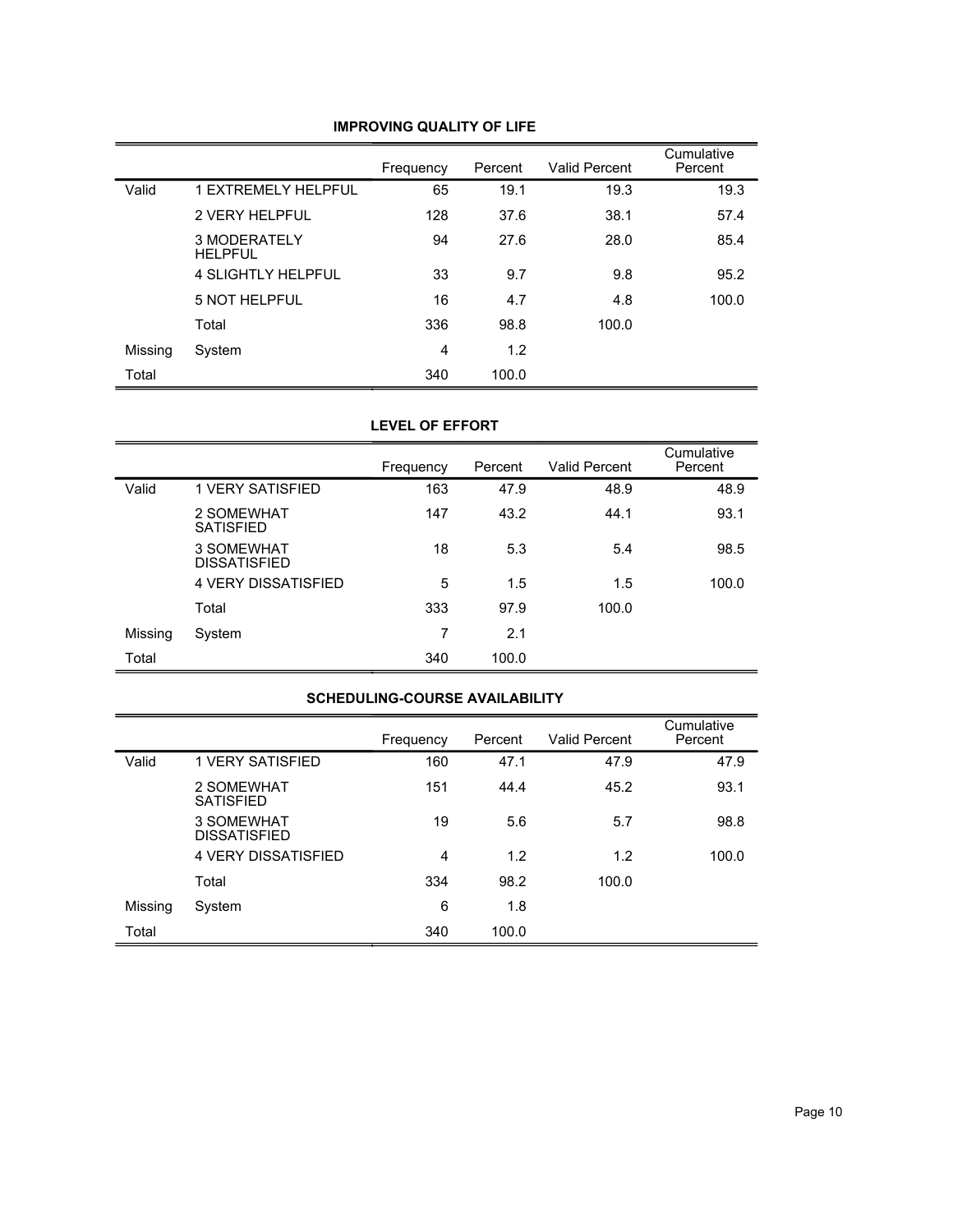|         |                                   | Frequency | Percent | <b>Valid Percent</b> | Cumulative<br>Percent |
|---------|-----------------------------------|-----------|---------|----------------------|-----------------------|
| Valid   | <b>1 VERY SATISFIED</b>           | 161       | 47.4    | 48.8                 | 48.8                  |
|         | 2 SOMEWHAT<br><b>SATISFIED</b>    | 140       | 41.2    | 42.4                 | 91.2                  |
|         | 3 SOMEWHAT<br><b>DISSATISFIED</b> | 23        | 6.8     | 7.0                  | 98.2                  |
|         | <b>4 VERY DISSATISFIED</b>        | 6         | 1.8     | 1.8                  | 100.0                 |
|         | Total                             | 330       | 97.1    | 100.0                |                       |
| Missing | System                            | 10        | 2.9     |                      |                       |
| Total   |                                   | 340       | 100.0   |                      |                       |

### **QUALITY LIBRARY MATERIALS**

## **QUALITY ACADEMIC ADVISING**

|         |                                   | Frequency | Percent | <b>Valid Percent</b> | Cumulative<br>Percent |
|---------|-----------------------------------|-----------|---------|----------------------|-----------------------|
| Valid   | <b>1 VERY SATISFIED</b>           | 159       | 46.8    | 47.6                 | 47.6                  |
|         | 2 SOMEWHAT<br><b>SATISFIED</b>    | 128       | 37.6    | 38.3                 | 85.9                  |
|         | 3 SOMEWHAT<br><b>DISSATISFIED</b> | 33        | 9.7     | 9.9                  | 95.8                  |
|         | <b>4 VERY DISSATISFIED</b>        | 14        | 4.1     | 4.2                  | 100.0                 |
|         | Total                             | 334       | 98.2    | 100.0                |                       |
| Missing | System                            | 6         | 1.8     |                      |                       |
| Total   |                                   | 340       | 100.0   |                      |                       |

## **SATISFACTION-MAJOR**

|         |                                   | Frequency | Percent | <b>Valid Percent</b> | Cumulative<br>Percent |
|---------|-----------------------------------|-----------|---------|----------------------|-----------------------|
| Valid   | <b>1 VERY SATISFIED</b>           | 177       | 52.1    | 53.0                 | 53.0                  |
|         | 2 SOMEWHAT<br><b>SATISFIED</b>    | 129       | 37.9    | 38.6                 | 91.6                  |
|         | 3 SOMEWHAT<br><b>DISSATISFIED</b> | 21        | 6.2     | 6.3                  | 97.9                  |
|         | <b>4 VERY DISSATISFIED</b>        | 7         | 2.1     | 2.1                  | 100.0                 |
|         | Total                             | 334       | 98.2    | 100.0                |                       |
| Missing | System                            | 6         | 1.8     |                      |                       |
| Total   |                                   | 340       | 100.0   |                      |                       |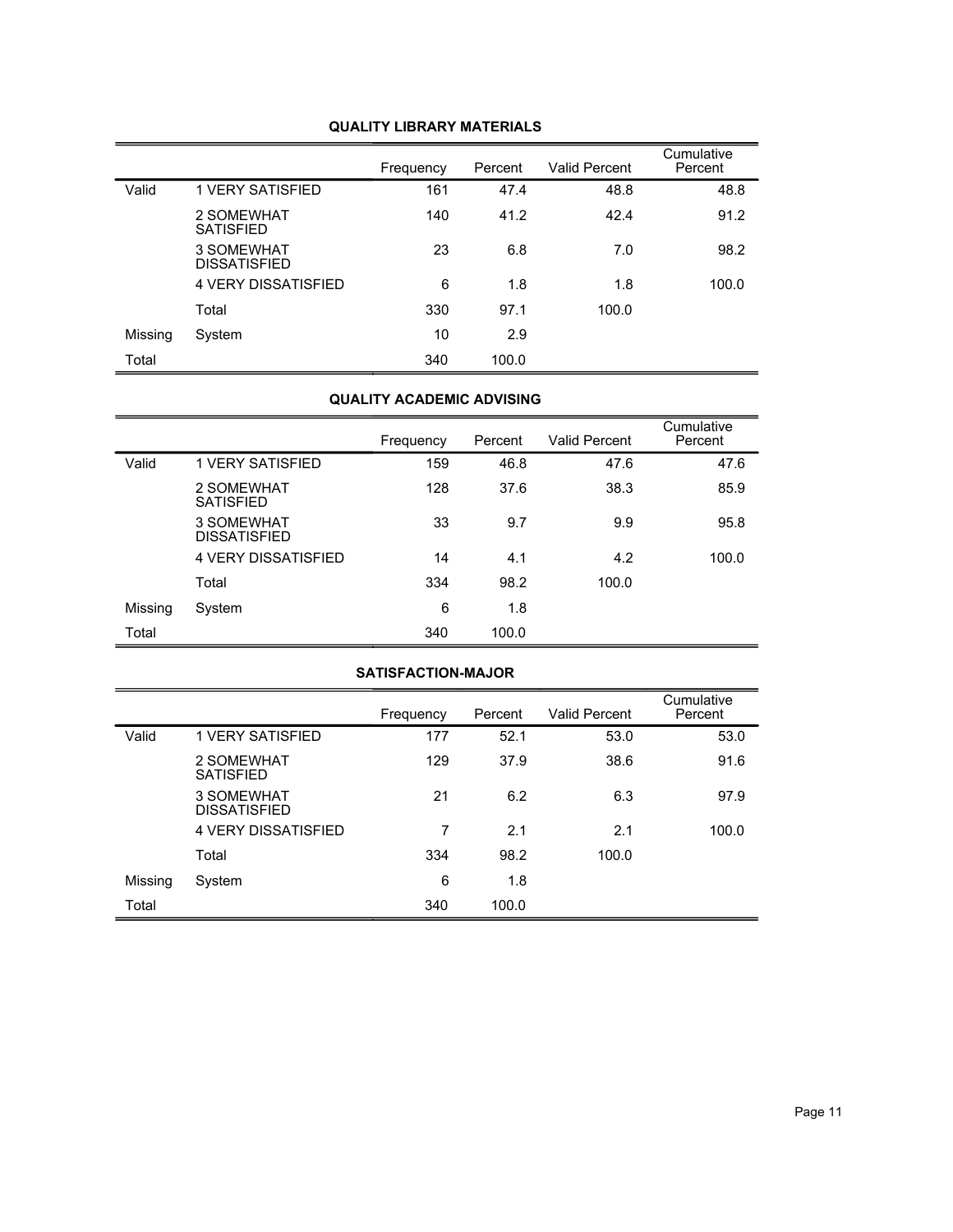| <b>AFFECT-DEBT INCURRED</b> |  |
|-----------------------------|--|
|-----------------------------|--|

|         |                 | Frequency | Percent | <b>Valid Percent</b> | Cumulative<br>Percent |
|---------|-----------------|-----------|---------|----------------------|-----------------------|
| Valid   | 1 SERIOUS       | 19        | 5.6     | 5.6                  | 5.6                   |
|         | 2 MODERATE      | 85        | 25.0    | 25.2                 | 30.9                  |
|         | 3 MINOR         | 81        | 23.8    | 24.0                 | 54.9                  |
|         | 4 NOT A PROBLEM | 152       | 44.7    | 45.1                 | 100.0                 |
|         | Total           | 337       | 99.1    | 100.0                |                       |
| Missing | System          | 3         | .9      |                      |                       |
| Total   |                 | 340       | 100.0   |                      |                       |

### **RANGE OF AMOUNT DEBT INCURRED**

|         |                      | Frequency | Percent | <b>Valid Percent</b> | Cumulative<br>Percent |
|---------|----------------------|-----------|---------|----------------------|-----------------------|
| Valid   | 1.0 \$3,000 OR LESS  | 7         | 2.1     | 3.5                  | 3.5                   |
|         | 2.0 \$3,001 - 7,500  | 20        | 5.9     | 10.1                 | 13.6                  |
|         | 3.0 \$07,501-10,000  | 17        | 5.0     | 8.5                  | 22.1                  |
|         | 4.0 \$10,001-15,000  | 44        | 12.9    | 22.1                 | 44.2                  |
|         | 5.0 \$15,000 OR MORE | 111       | 32.6    | 55.8                 | 100.0                 |
|         | Total                | 199       | 58.5    | 100.0                |                       |
| Missing | System               | 141       | 41.5    |                      |                       |
| Total   |                      | 340       | 100.0   |                      |                       |

## **WILLING TO CONTACT LOCAL LEGISLATORS**

|         |                   | Frequency | Percent | <b>Valid Percent</b> | Cumulative<br>Percent |
|---------|-------------------|-----------|---------|----------------------|-----------------------|
| Valid   | 1 YES             | 105       | 30.9    | 31.4                 | 31.4                  |
|         | 2 NO              | 128       | 37.6    | 38.3                 | 69.8                  |
|         | 3 Dont live in IL | 101       | 29.7    | 30.2                 | 100.0                 |
|         | Total             | 334       | 98.2    | 100.0                |                       |
| Missing | System            | 6         | 1.8     |                      |                       |
| Total   |                   | 340       | 100.0   |                      |                       |

#### **TEACHER ED COMPLETION**

|         |        | Frequency | Percent | <b>Valid Percent</b> | Cumulative<br>Percent |
|---------|--------|-----------|---------|----------------------|-----------------------|
| Valid   | 1 YES  | 53        | 15.6    | 15.8                 | 15.8                  |
|         | 2 NO   | 283       | 83.2    | 84.2                 | 100.0                 |
|         | Total  | 336       | 98.8    | 100.0                |                       |
| Missing | System | 4         | 1.2     |                      |                       |
| Total   |        | 340       | 100.0   |                      |                       |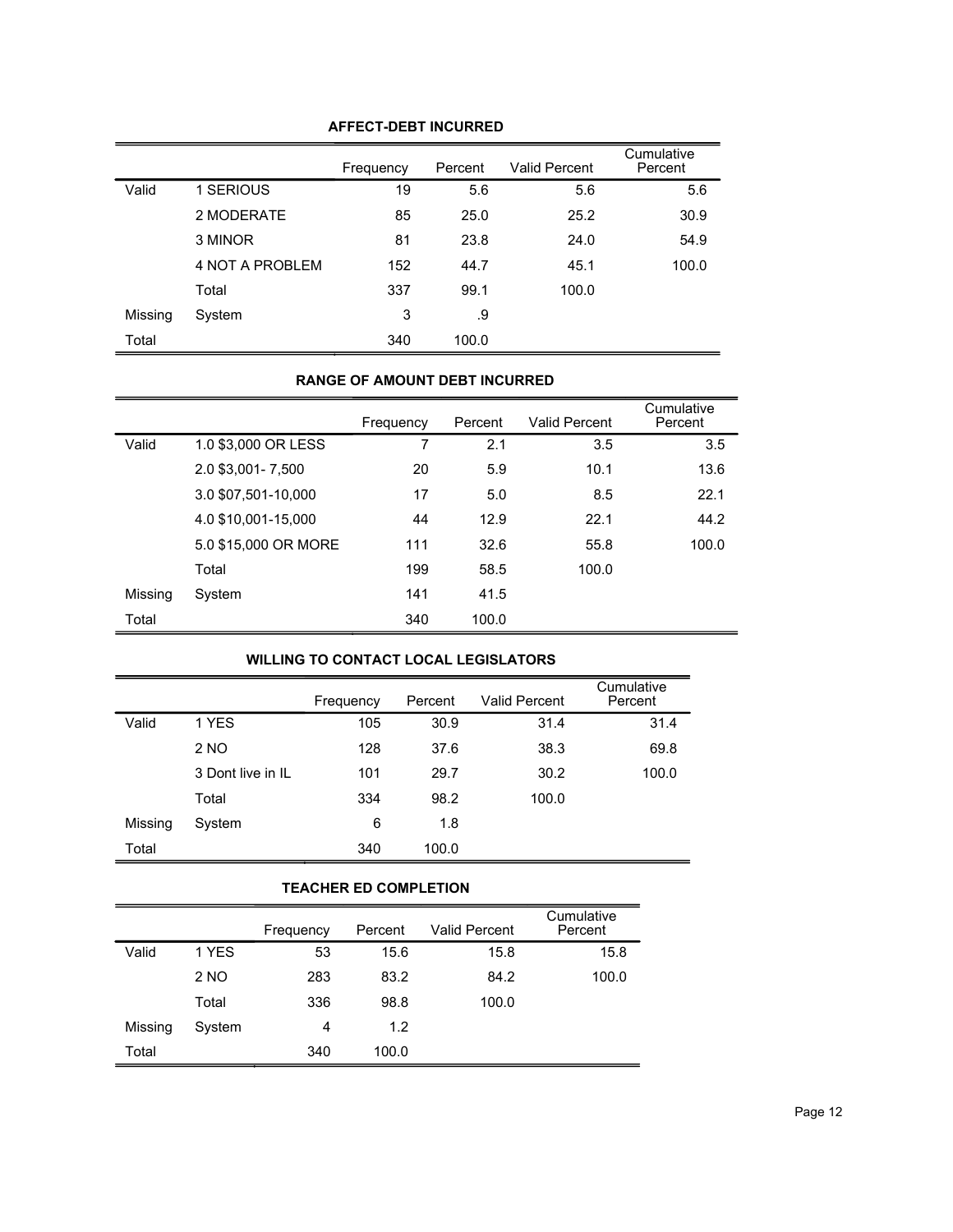|         |             | Frequency | Percent | <b>Valid Percent</b> | Cumulative<br>Percent |
|---------|-------------|-----------|---------|----------------------|-----------------------|
| Valid   | 1 EXCELLENT | 24        | 7.1     | 45.3                 | 45.3                  |
|         | 2 GOOD      | 23        | 6.8     | 43.4                 | 88.7                  |
|         | 3 FAIR      | 6         | 1.8     | 11.3                 | 100.0                 |
|         | Total       | 53        | 15.6    | 100.0                |                       |
| Missing | System      | 287       | 84.4    |                      |                       |
| Total   |             | 340       | 100.0   |                      |                       |

### **SUBJECT-TEACHER ED**

#### **HUMAN GROWTH-DEV**

|         |             | Frequency | Percent | <b>Valid Percent</b> | Cumulative<br>Percent |
|---------|-------------|-----------|---------|----------------------|-----------------------|
| Valid   | 1 EXCELLENT | 18        | 5.3     | 34.0                 | 34.0                  |
|         | 2 GOOD      | 30        | 8.8     | 56.6                 | 90.6                  |
|         | 3 FAIR      | 4         | 1.2     | 7.5                  | 98.1                  |
|         | 4 POOR      | 1         | .3      | 1.9                  | 100.0                 |
|         | Total       | 53        | 15.6    | 100.0                |                       |
| Missing | System      | 287       | 84.4    |                      |                       |
| Total   |             | 340       | 100.0   |                      |                       |

## **LEARNING THEORY**

|         |                    | Frequency | Percent | <b>Valid Percent</b> | Cumulative<br>Percent |
|---------|--------------------|-----------|---------|----------------------|-----------------------|
| Valid   | <b>1 EXCELLENT</b> | 26        | 7.6     | 49.1                 | 49.1                  |
|         | 2 GOOD             | 23        | 6.8     | 43.4                 | 92.5                  |
|         | 3 FAIR             | 3         | .9      | 5.7                  | 98.1                  |
|         | 4 POOR             | 1         | .3      | 1.9                  | 100.0                 |
|         | Total              | 53        | 15.6    | 100.0                |                       |
| Missing | System             | 287       | 84.4    |                      |                       |
| Total   |                    | 340       | 100.0   |                      |                       |

#### **CLASS MGMT**

|         |             | Frequency | Percent | <b>Valid Percent</b> | Cumulative<br>Percent |
|---------|-------------|-----------|---------|----------------------|-----------------------|
| Valid   | 1 EXCELLENT | 10        | 2.9     | 18.9                 | 18.9                  |
|         | 2 GOOD      | 19        | 5.6     | 35.8                 | 54.7                  |
|         | 3 FAIR      | 19        | 5.6     | 35.8                 | 90.6                  |
|         | 4 POOR      | 5         | 1.5     | 9.4                  | 100.0                 |
|         | Total       | 53        | 15.6    | 100.0                |                       |
| Missing | System      | 287       | 84.4    |                      |                       |
| Total   |             | 340       | 100.0   |                      |                       |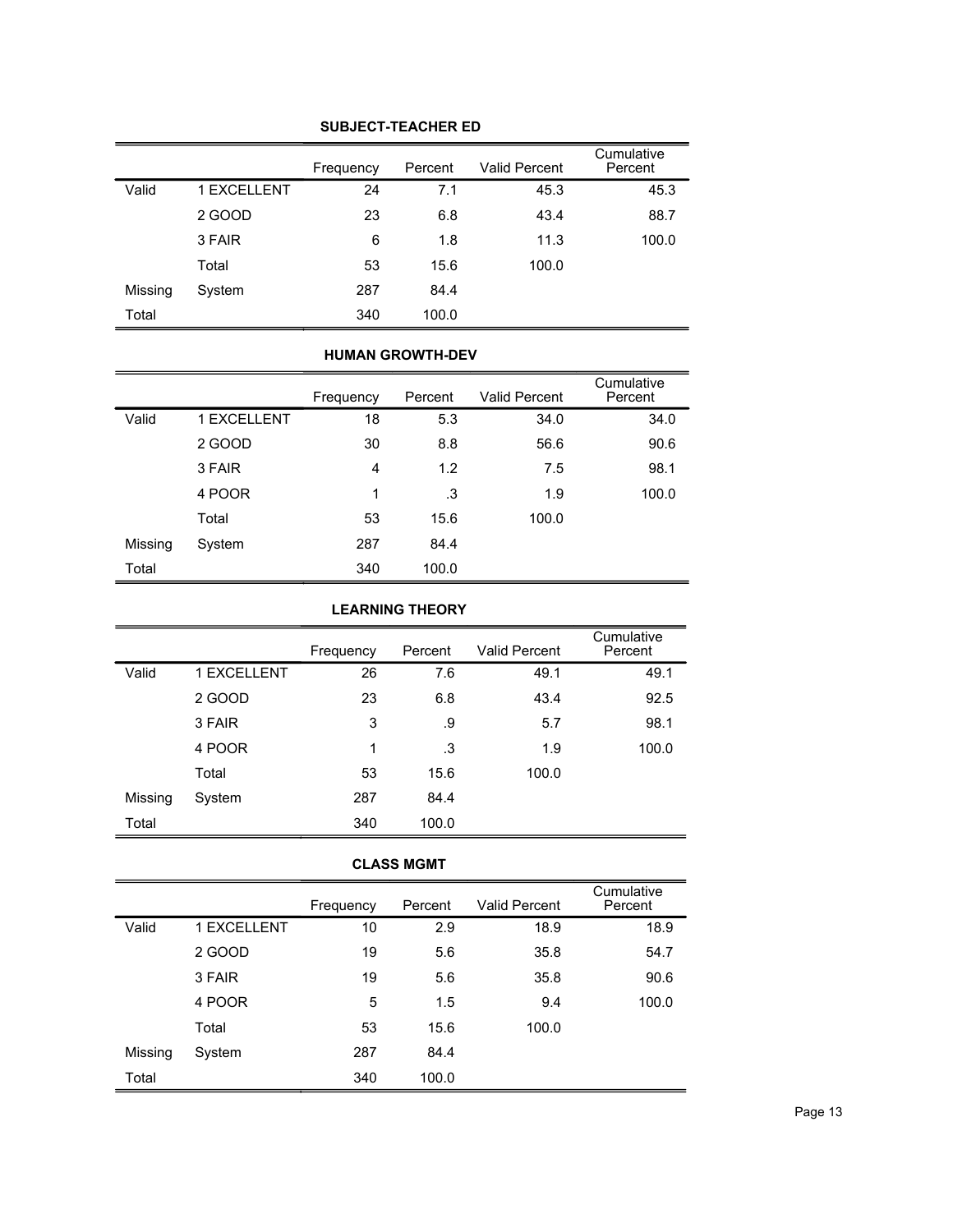|         |             | Frequency | Percent | <b>Valid Percent</b> | Cumulative<br>Percent |
|---------|-------------|-----------|---------|----------------------|-----------------------|
| Valid   | 1 EXCELLENT | 14        | 4.1     | 26.4                 | 26.4                  |
|         | 2 GOOD      | 27        | 7.9     | 50.9                 | 77.4                  |
|         | 3 FAIR      | 11        | 3.2     | 20.8                 | 98.1                  |
|         | 4 POOR      | 1         | .3      | 1.9                  | 100.0                 |
|         | Total       | 53        | 15.6    | 100.0                |                       |
| Missing | System      | 287       | 84.4    |                      |                       |
| Total   |             | 340       | 100.0   |                      |                       |

## **VARIED NEEDS**

#### **MEASURABLE OBJECTIVES**

|         |             | Frequency | Percent | <b>Valid Percent</b> | Cumulative<br>Percent |
|---------|-------------|-----------|---------|----------------------|-----------------------|
| Valid   | 1 EXCELLENT | 21        | 6.2     | 39.6                 | 39.6                  |
|         | 2 GOOD      | 22        | 6.5     | 41.5                 | 81.1                  |
|         | 3 FAIR      | 9         | 2.6     | 17.0                 | 98.1                  |
|         | 4 POOR      | 1         | .3      | 1.9                  | 100.0                 |
|         | Total       | 53        | 15.6    | 100.0                |                       |
| Missing | System      | 287       | 84.4    |                      |                       |
| Total   |             | 340       | 100.0   |                      |                       |

## **SELECTING MATERIALS**

|         |             | Frequency | Percent | <b>Valid Percent</b> | Cumulative<br>Percent |
|---------|-------------|-----------|---------|----------------------|-----------------------|
| Valid   | 1 EXCELLENT | 19        | 5.6     | 35.8                 | 35.8                  |
|         | 2 GOOD      | 25        | 7.4     | 47.2                 | 83.0                  |
|         | 3 FAIR      | 8         | 2.4     | 15.1                 | 98.1                  |
|         | 4 POOR      | 1         | .3      | 1.9                  | 100.0                 |
|         | Total       | 53        | 15.6    | 100.0                |                       |
| Missing | System      | 287       | 84.4    |                      |                       |
| Total   |             | 340       | 100.0   |                      |                       |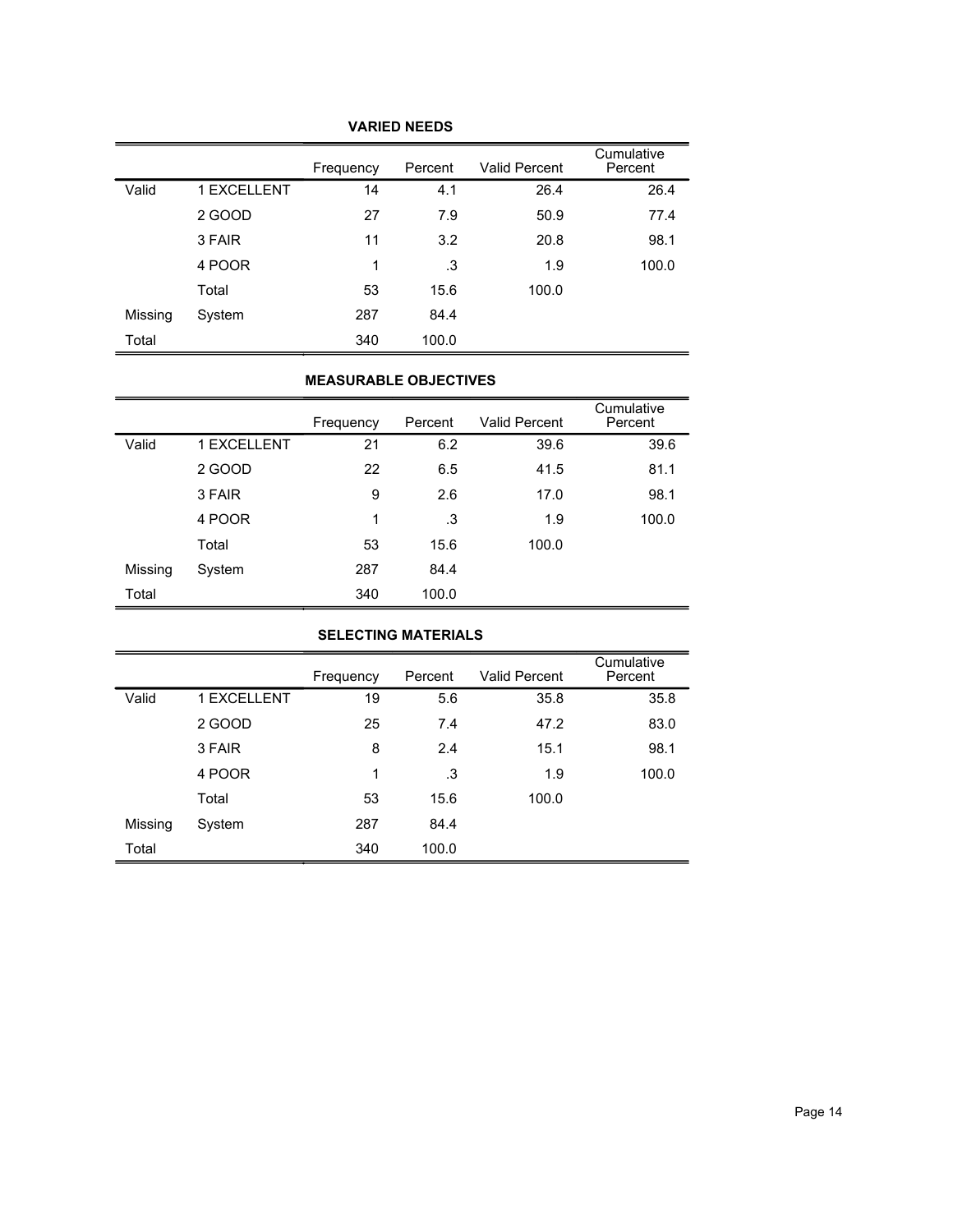|         |             | Frequency | Percent | <b>Valid Percent</b> | Cumulative<br>Percent |
|---------|-------------|-----------|---------|----------------------|-----------------------|
| Valid   | 1 EXCELLENT | 14        | 4.1     | 26.4                 | 26.4                  |
|         | 2 GOOD      | 28        | 8.2     | 52.8                 | 79.2                  |
|         | 3 FAIR      | 9         | 2.6     | 17.0                 | 96.2                  |
|         | 4 POOR      | 2         | .6      | 3.8                  | 100.0                 |
|         | Total       | 53        | 15.6    | 100.0                |                       |
| Missing | System      | 287       | 84.4    |                      |                       |
| Total   |             | 340       | 100.0   |                      |                       |

### **EVALUATING NEEDS**

### **ENCOURAGING LEARNING**

|         |             | Frequency | Percent | <b>Valid Percent</b> | Cumulative<br>Percent |
|---------|-------------|-----------|---------|----------------------|-----------------------|
| Valid   | 1 EXCELLENT | 17        | 5.0     | 32.1                 | 32.1                  |
|         | 2 GOOD      | 26        | 7.6     | 49.1                 | 81.1                  |
|         | 3 FAIR      | 10        | 2.9     | 18.9                 | 100.0                 |
|         | Total       | 53        | 15.6    | 100.0                |                       |
| Missing | System      | 287       | 84.4    |                      |                       |
| Total   |             | 340       | 100.0   |                      |                       |

## **ACCEPTING INDIVIDUALS**

|         |             | Frequency | Percent | <b>Valid Percent</b> | Cumulative<br>Percent |
|---------|-------------|-----------|---------|----------------------|-----------------------|
| Valid   | 1 EXCELLENT | 31        | 9.1     | 58.5                 | 58.5                  |
|         | 2 GOOD      | 21        | 6.2     | 39.6                 | 98.1                  |
|         | 3 FAIR      | 1         | .3      | 1.9                  | 100.0                 |
|         | Total       | 53        | 15.6    | 100.0                |                       |
| Missing | System      | 287       | 84.4    |                      |                       |
| Total   |             | 340       | 100.0   |                      |                       |

### **MAINTAINING COLLABORATIVE RELATIONSHIPS**

|         |             | Frequency | Percent | Valid Percent | Cumulative<br>Percent |
|---------|-------------|-----------|---------|---------------|-----------------------|
| Valid   | 1 EXCELLENT | 15        | 4.4     | 28.3          | 28.3                  |
|         | 2 GOOD      | 25        | 7.4     | 47.2          | 75.5                  |
|         | 3 FAIR      | 13        | 3.8     | 24.5          | 100.0                 |
|         | Total       | 53        | 15.6    | 100.0         |                       |
| Missing | System      | 287       | 84.4    |               |                       |
| Total   |             | 340       | 100.0   |               |                       |